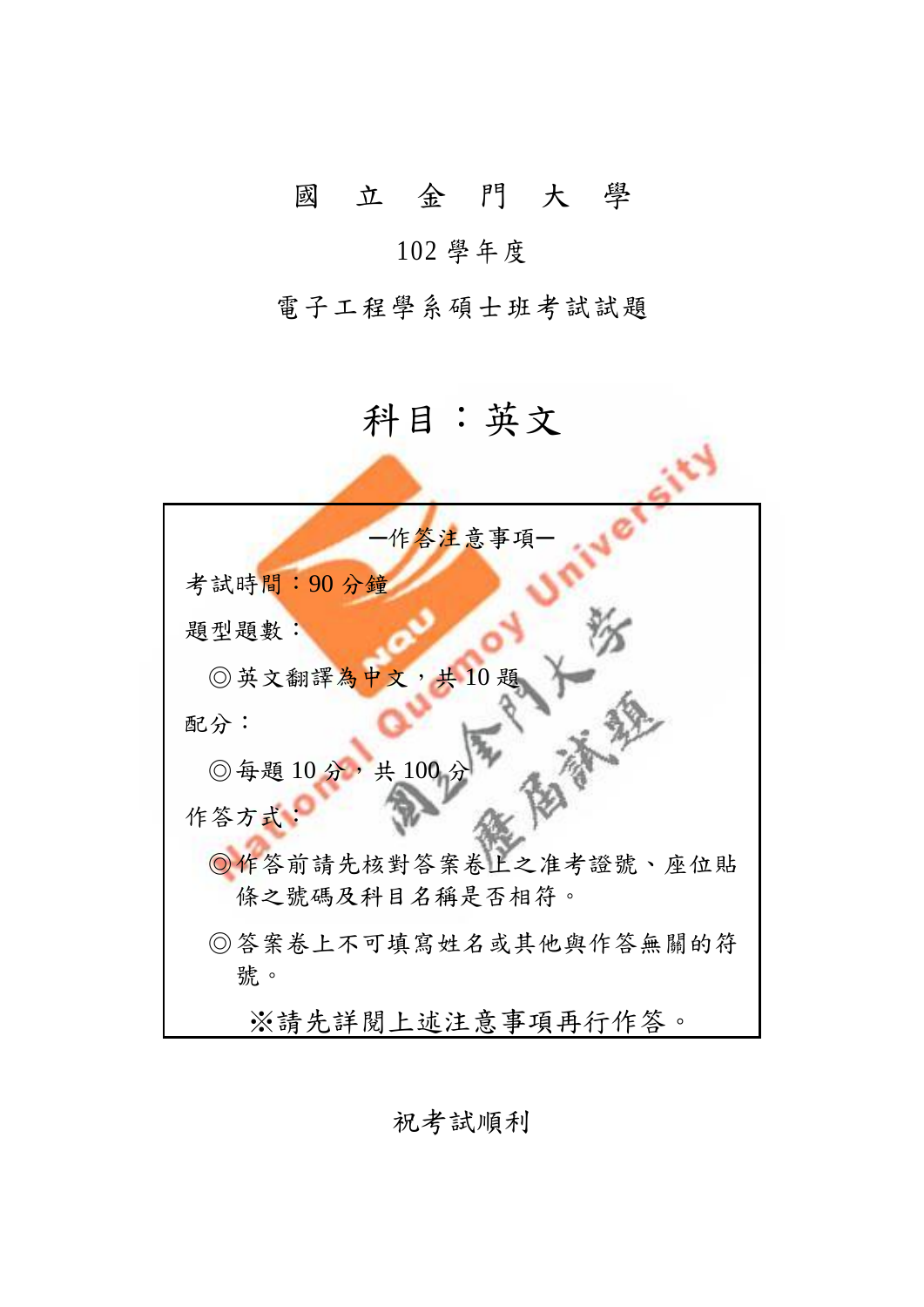《作答注意事項》

考試時間:90 分鐘。 題型題數:英文翻譯為中文,共 10 題。 計分方式:每題10分,共100分。 作答方式:請書寫於答案卷,題號應正確標示。

- I. 將下列句子翻譯為中文(專有名詞可保留原文)
- 1. The phenomenon used to modulate the conductance of a semiconductor, or control the current in a semiconductor, by applying an electric field perpendicular to the surface is called the field effect.
- 2. The bipolar transistor, with two pn junctions, therefore has four possible modes of operation, depending on the bias condition of each pn junction, which is one reason for the versatility of the devise.
- 3. The sampling theorem explicitly requires that the sampling frequency be greater than twice the highest frequency in the signal.
- 4. A queue is an ordered list in which all insertions take place at one end and all deletions take place at the opposite end.
- 5. Quantum computers are devices still largely theoretical that could perform certain types of computations much faster than classical computers; one way they might do that is by exploiting "spin," a property of tiny particles of matter.
- 6. Sometimes, telecommunication systems are "duplex" (two-way systems) with a single box of electronics working as both a transmitter and a receiver, or a transceiver. For example, a cellular telephone is a transceiver.
- 7. Although millions of smartphone users enjoy checking in online, some are concerned that it poses safety risks. For example, some criminals have been reported to plan robberies by using location services to learn when a person is away from home.